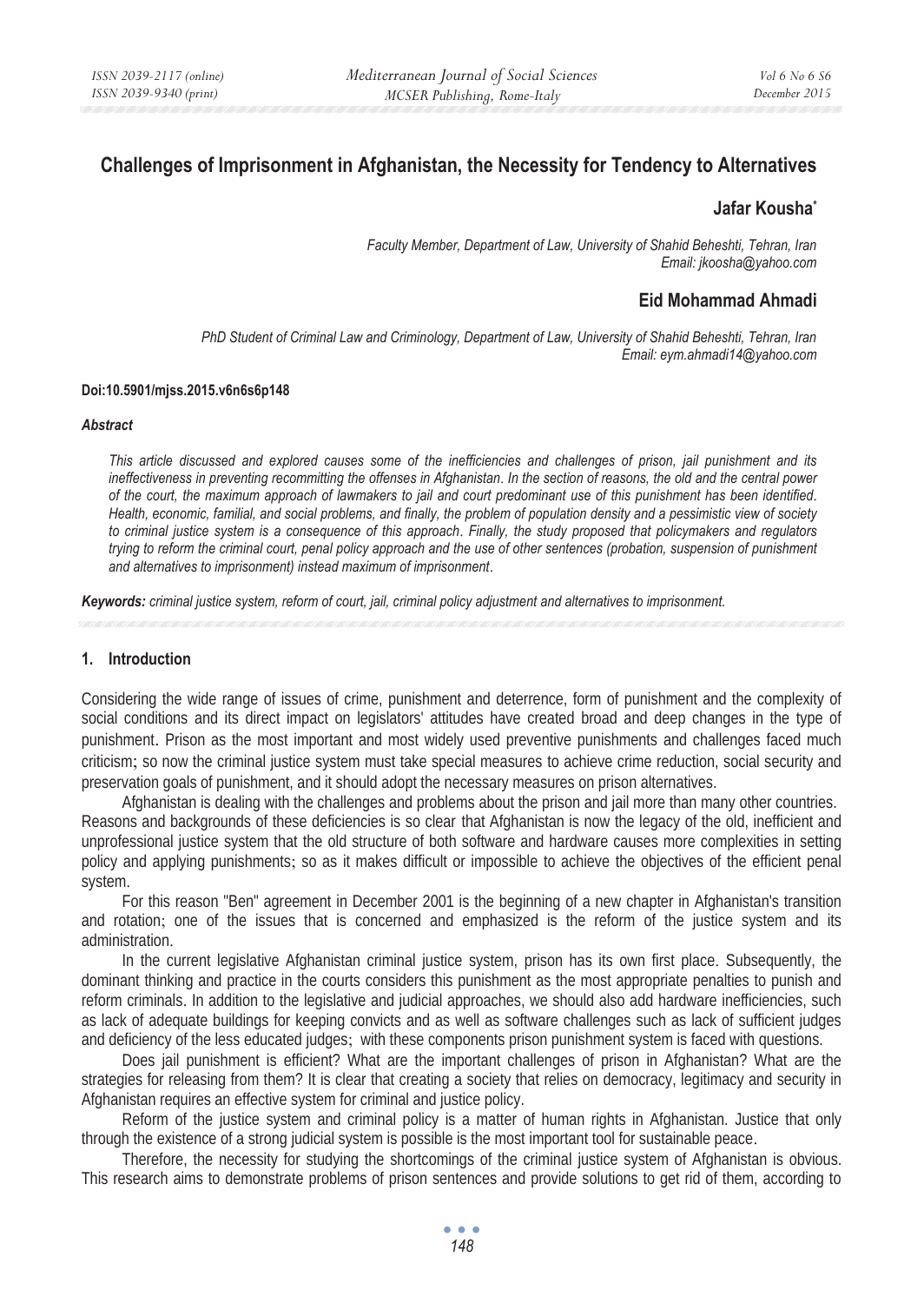new data and results of criminal and penal sciences.

It is worth mentioning in this study flaws and lack of regular updating structurally criminal policy, legislative and the judiciary as a whole will be discussed, and such details and examples of challenges requiring another opportunity.

The first speech, the shortcomings of the prosecution, the origin of the increase in prison population

When it comes to penalties, especially among ordinary people, most of them in prison come to mind, for a variety of punishments, prisons become more common and the public, prison angel criminal sanctions. That general principle and necessity of detention against dangerous criminals, it is inevitable. However, the maximum use of this type of enforcement, despite the presence of the international community in the country and global programs to reform the criminal justice system as well as the efficiency with serious questions face prison sentences that one of the reasons is the old structure and competencies too Authorities , prosecutors and judges prosecutors that we discussed here.

A) Updating the Absence of the Prosecutor (Saranvali)

This is the primary link between the police and the courts. Structurally independent of the executive branch in its implementation. The main tasks of the Office of the Prosecutor (Saranvali), investigation of criminal cases, and prosecute criminal proceedings against the accused in courts.

### **2. History of Establishing the Court**

In custom law, the court is a French organization, and as it is established in France, the other countries follow it in establishing the court. The root of this organization refers to the thought and method of other kings in France. Since the centuries ago, the rulers of France have the representatives in the courts to defend their interests. The representatives had the important role in prosecuting the offenders and punishing them, in addition, they pay daily to Treasury. In addition to financial profit, it has the government aspect, and conducting the punishment is the sign of power of the king and it shows them as the powerful ruler. In the case of laxity in punishment of the offenders destroyed glory and power of the kings. Until the fourteenth century the practice was that the representatives of the King could receive the fines and accepted the representation in other cases and they were involved the proceedings. As early as the fourteenth century, the representatives of the king were prohibited to accept other representations and they must only defend the rights of the king. Their job was hereditary and passed on to the heirs and were known to the public claims.

After the advent of Islam in the territory of the justice system, we can see the court.

To the Sultans of Egypt institution called "Daraldl" established in Cairo on certain days, king and chief justice among the people to justice and public lawsuits and complaints dealt with. But before the king and the chief justice to ensure justice court session will be held; the noblest virtue and piety secretary was appointed as public prosecutor to the people's demands to the King and the Chief Justice to provide completely unbiased. Today, nature of the work, like the duty of the public prosecutor is investigating judges.

Prosecutors should enjoy the three characteristics: the world of impartiality and representation of the people to reflect their demands.

The history of court in the country dates back to 1901. The fundamental organization of a system of preparation published. Accordingly, in the center, the State Council and the provincial government was established by Chief and consultation meetings .Trial offending officers were assigned to the State Council consultation meetings. The charges follow an officer was convicted in various stages of trials require lawyers to pursue litigation against the officers charged and do their duty.

At a later stage, in accordance with the needs of the times, the need was felt to God and to establish a state on the territory of its legal position, the text as an appendix to the Constitution of Afghanistan basic, was added to the organization. From this point, for the first time, the lawyer found guilty, the prosecutor was officially legislated.

The constitution in 1964, the Department of "prosecutor" established its place in the constitution and in Article 103 stipulates:

"*Investigation by the public prosecutor as part of the executive branch of government is conducted in accordance with the provisions of this law*".

In the fourth step, the agency has more strength and a separate law, "the law of Saranvali" dated 26 November 1343, Article 24 was drafted and enforced.

In this law, the prosecutor's office as supreme public prosecutor and the Attorney Saranval (Chief Prosecutor) as its president, is introduced.

Two years later, on 15 March 1966 Saranvali applicable law and regulatory law was repealed in 1964 Saranvali.

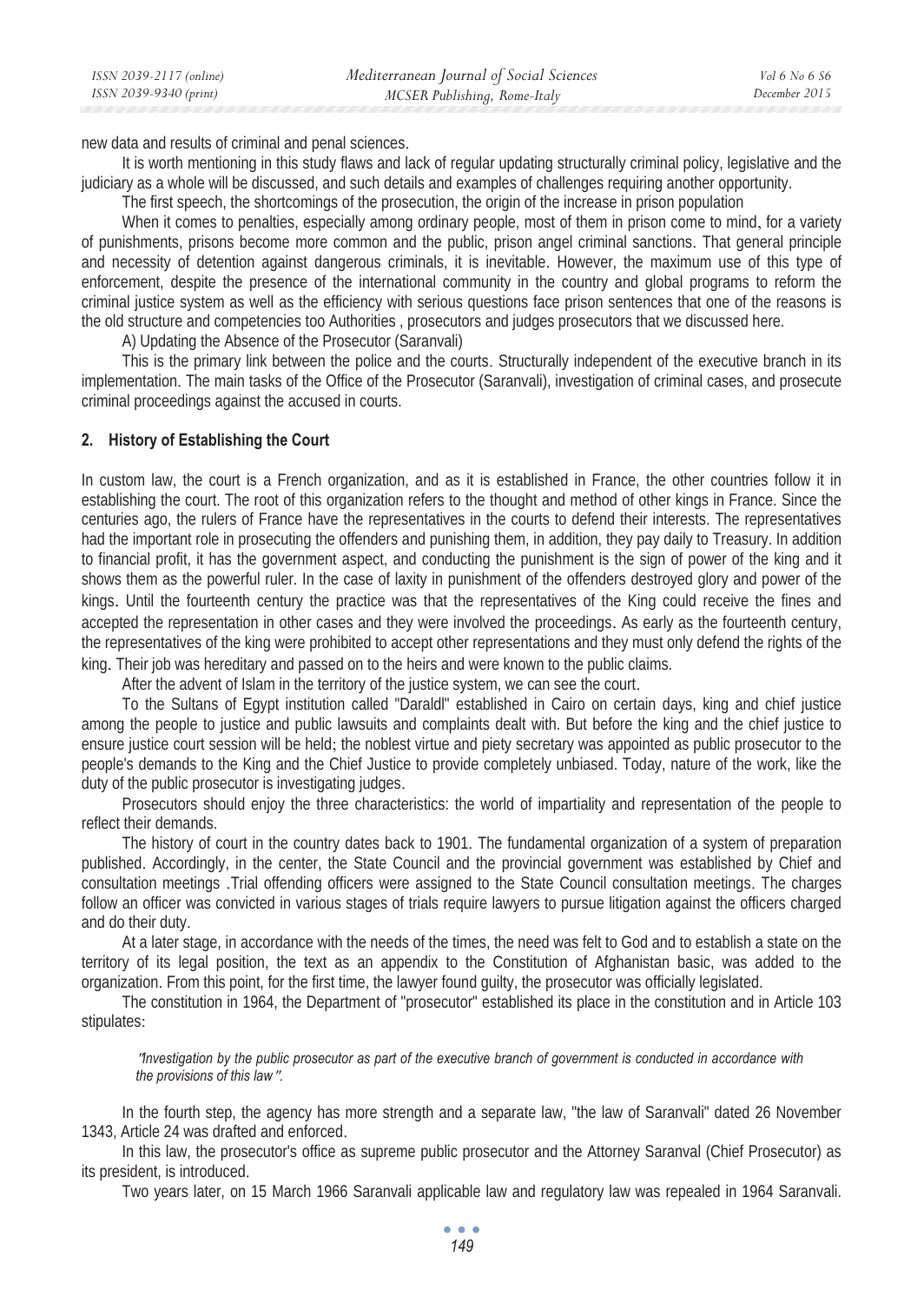The only change that has occurred in recent legislation, the President of the General Prosecutor's Office to the Minister of Justice, was buried.

Thus, the history of this institution for nearly a century in his name. But with all the ups and downs that have taken on different occasions, has suffered from shortcomings and disadvantages. Responsible for detecting crime and punishment is not only the court, but in addition to efficiency and effectiveness in the rehabilitation of offenders and reduce crime statistics also show along with the security and defense of public rights, the rights of defendants and the convicts are its unique. In Afghanistan, structure and powers of this body would sometimes cause an increase in crime and the consequences of the conviction as well.

### **3. Jail Oriented Structure and Competent Court**

"*Organization whose task is to protect the rights of the public prosecutor, supervising the implementation of laws and prosecution of criminals is*".

In explaining the status of prosecutors in all countries can be said that the public prosecutor is a judicial body without any due process rights, and its main task is to prepare the indictment the public and facilitate Court. Despite the legal nature of the judicial body, but in Afghanistan, the organization is part of the executive branch that this type of structure, the approach is more of imprisonment.

### *3.1 Authoritarian structure of prosecutors*

History in this context court (the executive) during the autocratic monarchy and returns. French rulers for centuries had a representative on his behalf in court to defend the interests of the king. The representatives of the prosecution and punishment of offenders had an important role and its daily revenue was credited to the royal treasury. In addition to financial benefits, the aspects of governance and strict enforcement of penalties, a sign of the power of their rulers and powerful ruler.

During the French Revolution, while accepting the need for the institution of criminal prosecution, rather than the complete elimination, of limited authority. Today, in most countries the court is judiciary, but Afghanistan is under the executive branch. This structure is disproportionate to the nature of the duties of prosecutors and would overcome administrative nature and disposition of cases and the extreme power source is to avoid the institution of legal actions. Subsequently, it causes unbalanced behavior and intense practice with the defendants and convicts. The dominant approach puts the power and the prosecution and trial process, the audit system. The output of this procedure is the increase in the prison population and its consequences.

### *3.2 Competence of Court Sentence*

The court is the highest-ranking prosecutor that many of the duties of prosecutors under him and after the determination is made, the official confirmed. The position of the Attorney General (AGO Saranvaly) in Afghanistan's legal system is the discussion of the issues, it is necessary because so much work has been done about it.

Focus on judicial duties. The first task of the judicial prosecutor (Attorney Saranvaly) is presiding over the court. The prosecutor is the head of the prosecution service and the court everything is done under the supervision of the prosecutor.

The most important functions of the court, to prosecute crimes, criminal proceedings and criminal court.

Protest vote in criminal courts the powers and duties of the other court.

The tasks and critical in terms of the Criminal Procedure Code following the take.

B) Organizational structure of prosecutors

It is very big and wide, hierarchical organization is run.

The department is composed of the Attorney General, the Supreme Court (Supreme Court), Courts of Appeal and Primary Courts. In addition to the civilian prosecutor's offices, military special court that only the crimes committed by the armed forces, police, national security and other administration officials that a military organization, the handle.

All these sectors headed by the Attorney General (AGO Saranvaly) is run.

The Attorney General has four vice presidency is sixteen. Of chief prosecutors, deputies and heads of various departments, the Supreme Council held that the raison d'etre of the Council, better performance and accurate monitoring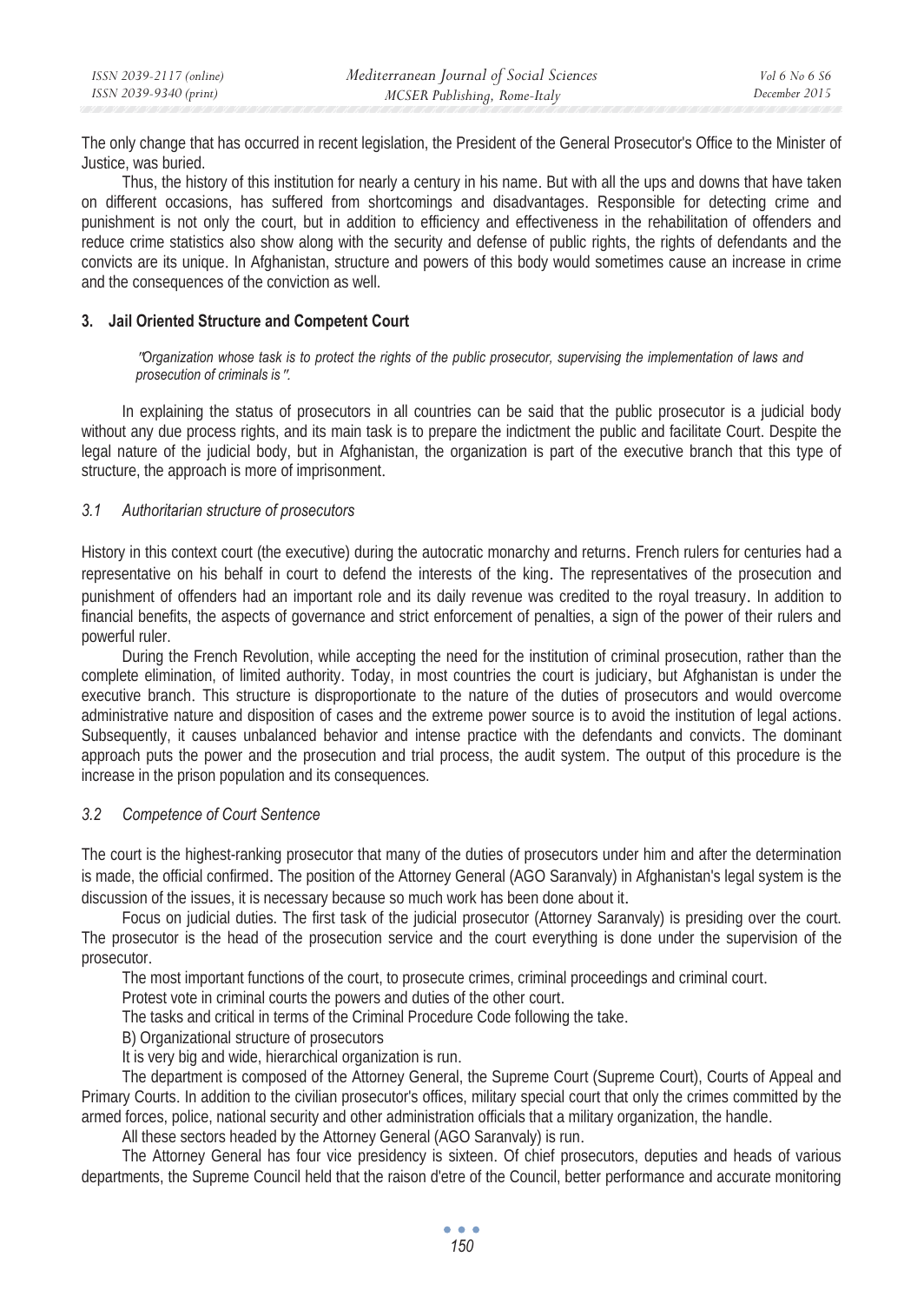duties of institution are mentioned.<sup>8</sup>

### **4. The Extent of the Competence of the Prosecutors, Source of Increasing the Prisoners**

Before the competencies and critical expression, it is necessary that the scope and range of appeal and appeal in the Code of Criminal Procedure and the law and jurisdiction of the Saranvaly Afghanistan. Today, appeal has been accepted as a basic human right in the judicial system. In this regard, the Criminal Procedure Act, a license appeal based categories crime rate and courts are divided. Revised diagnostic criteria vote, the penalty specified in the court order is not a punishment foreseen in law for the defendant acted contrary to the Code of Criminal Procedure of the revised criteria for diagnosing vote, the penalties provided for in law for the acts charged.

1. The primary objection to the court on charges of obscenity:

If the public prosecutor wants to appeal the verdict primary court that "the decision to acquit the accused is issued". Thus, any conviction and punishment of crimes against the public prosecutor cannot appeal and is considered definitive. But against any ruling acquitting the accused, the appeal is allowed. Therefore, any acquittal, the criminal law in Afghanistan cannot be definitive. In other words, if the primary court to charges of offense, the accused are convicted; this decision and the decision is final and irrevocable. If the court to give verdict acquitting the accused, the case is on appeal by the public prosecutor.

Thus, it seems appeal of the acquittal of the offense charged, firstly from power-oriented approach and the power is in the court. While prosecutors should be charged only on proving his duty to defend the rights of the accused as well; this means that if there is no reason and evidence to prove guilt, prosecutors have the benefit of the accused to defend him. Second, ideas and ways appeal and the appeal should be to the reasons stated in the law. Since the acquittal in accordance with the principle, the objection, it is in need of a strong legal reasons and directions. While the protest permits acquittal if not to provide legal ways and Paragraph 4 of Article 246 of the criminal law enforcement, witness the claim. Order that the legal aspects of this paragraph as opposed to independently judge the law, and so protests will be considered. The possibility that the verdict on punishment if the public prosecutor or the presumption of innocence, the right to protest against the law in both its form. Therefore no final decision can be opposite in crime. Obvious consequence of such legislation, incomplete, prolong the proceedings and will be increasing the number of prisoners.

2. Protest the verdict primary court on charges of misdemeanor

Misdemeanor crimes, according to law enforcement criminal jurisdiction of either the public, the prosecutor has the right of protest. In cases where a criminal act punishable by imprisonment or fine or both, but the court only sentenced to a fine. Article 480 of the Penal Code, for example, the judge in sentencing dishonest, three options are optional, but criminals sentenced only to a fine, the right to appeal to the public prosecutor is fixed.

Second, if the offender is sentenced to less than half of the maximum punishment provided for the criminal act, the public prosecutor has the right to appeal. Such as paragraph 3 of Article 464 of the Penal Code with a maximum penalty of five years in prison usurper and his court to two years in prison for less than half the maximum of the sentence. However, the law and jurisdiction of the court, the vote restricted Primary Courts of Appeal stated :If the primary court on a misdemeanor charge of up to one year in prison or a fine up to the amount of one hundred thousand Afghan sentence is punishment, [prosecutors] can appeal (appeal), welcomes you". Therefore, the primary court on crimes against on the basis of this law are final, and misdemeanor offenses to one year imprisonment penalty or a fine of one hundred thousand Afghanis, the primary court's ruling is final and the prosecutors cannot appeal.

The comparison between the criminal and administrative law and the jurisdiction of the court, there is an obvious difference regarding the license appeal. Unlike criminal court of law, whether the conviction or acquittal of all primary rules, is certain. Unlike criminal law implementing the prosecutor the right to appeal his acquittal. Misdemeanor crimes, according to the law court to determine the penalty for the offender to one year in prison, is that the average sentence, the final; while the Penal administrative law, if an act punishable by law "lien" (e.g. imprisonment average) and a court for less than half the maximum penalty (e.g. two years) is convicted, would be objectionable. Also, if the punishment of imprisonment or fines is criminal law and the criminal court to be sentenced to a fine of up to one hundred thousand Afghan law, final court sees him. If the applicable law to accept the verdict of the criminal complaint. The industry and legislative techniques in Afghanistan has been faced with challenges and continue to see conflict between the laws of different perspectives on a topic approved, and not a single reference to expert and professional, yet necessary legislation for the unity of law is not respected. But since that law enforcement of jurisdiction law is approved in Act of 5.5.2014, and the prosecutors is the final authority and criminal enforcement law according the enacted law on 7.10.2014,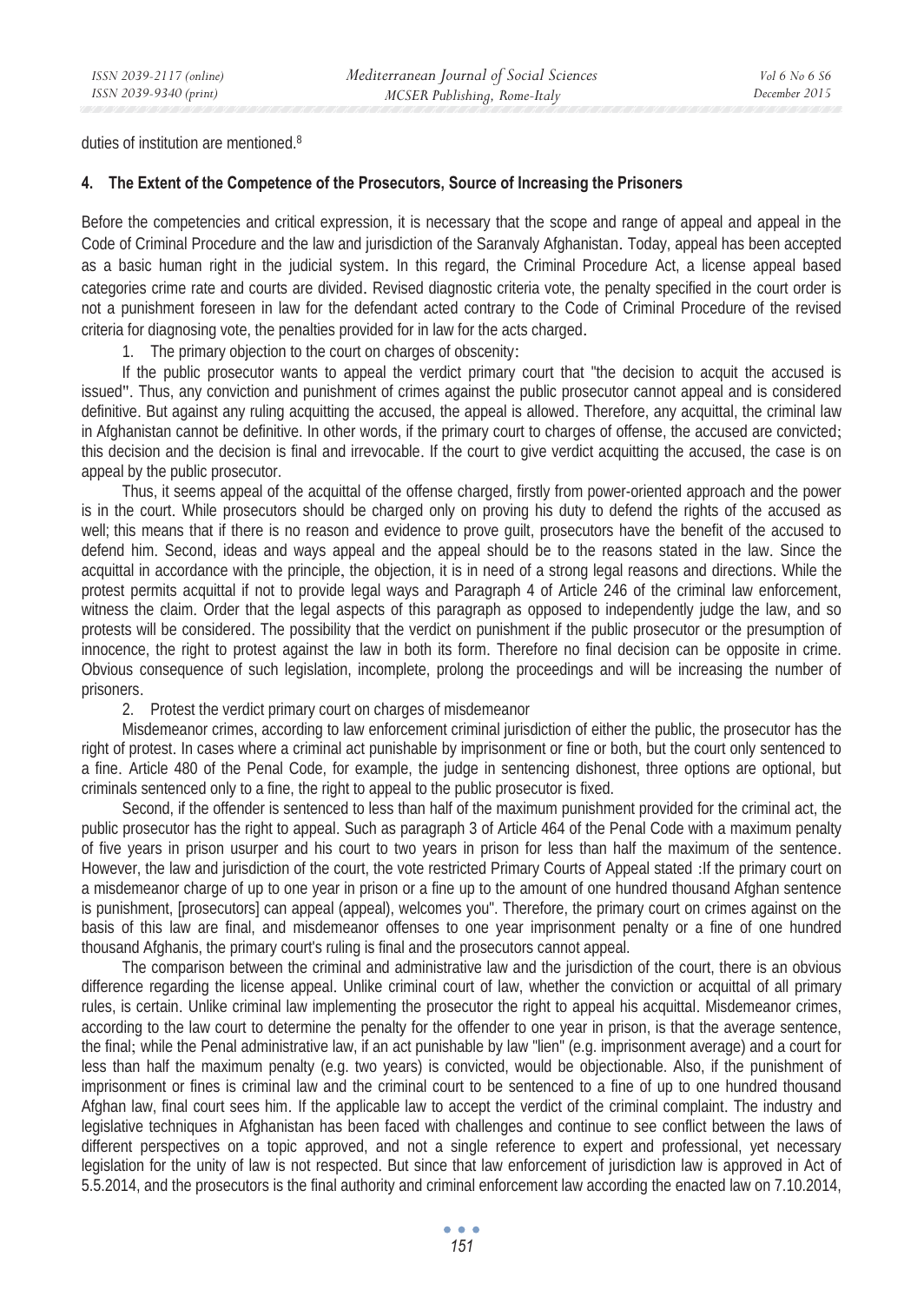| ISSN 2039-2117 (online) | Mediterranean Journal of Social Sciences | Vol 6 No 6 S6 |
|-------------------------|------------------------------------------|---------------|
| ISSN 2039-9340 (print)  | MCSER Publishing, Rome-Italy             | December 2015 |

and the cases of against the law is abolished; as in the past the last line of Article 282 of the Act, we read: "and other provisions are revoked that are contrary to the provisions of this Act."

So, now that the law is valid in the Penal administrative law appeal, and it became clear that the approach of the public prosecutor's competencies to revise the law to approach the maximum and expansion and even crimes against the majority of cases, it does not provide such a re-examination of the case, the rulings of the court to acquit the accused appeal is considered. Look for the costs of the social, economic, family and so on society that seems unnecessary and necessary. Aside from all these criticisms, as passed, another major drawback is that the criminal administrative law Paragraph 4 of Article 246 states:

"Apart from the cases mentioned in entries 2 and 3 of this Article, the defendant or prosecutors cannot seek to appeal the ruling, unless the judgment appealed against the law or error in the application or interpretation of the findings made in the judgment of nullity or invalidity is located in the administrative impact of the ruling is that." What is the purpose of these exceptions? Unless all the license of any court appeal of rulings that have been issued, shall be documented for legal reasons? No doubt protest the court order should be based on legal grounds and legal documentation for the items that are listed in Paragraph 4 of Article 246, and that it will appeal to independent, could be indicative of two things, first is that the appeal based on the spine 2 and 3 of this Article may be taken without due and legal aspects that are not accepted at all. Second, no judgment cannot be the author of uncertainty and in accordance with paragraph 4 of this paragraph if they meet any legal grounds to appeal. This trend will lead to weakness and unreliability of the judicial system that is not acceptable.

### **5. Protest Against Court of Appeal Rulings**

According to the court, "If the Court of Appeals of misdemeanor offenses to two years imprisonment or a fine of two hundred thousand Afghanis or both to the amount of the criminal penalty, the prosecutor can appeal". Executive in criminal law, criminal misdemeanor and felony bail of two years' imprisonment or a fine up to two hundred thousand, and in any case the prosecutor on the verdicts of Courts of Appeal in the case of reasons, has the right to appeal. Thus, in this section there is also friction between the authority and the primacy of law in case of criminal enforcement, presupposes that no definitive judgment can be appealed and the consequences of such a policy is issued, the fate of the convicted and increased the prison population will stay respectively.

### **6. The Authority of the Attorney General in the Crimes**

Afghanistan's court system, prosecutors opened a criminal case in the various institutions, adrift in circulation and it is difficult to imagine an end to him.

The law says:

- 1) "When the prosecutor appealed the verdict and the decision of the Primary Court of Appeal in crimes or other content, to comply with the provisions of this law in order to decide the case next to the prosecutor of the Supreme Court sends.
- 2) If the Attorney General or Deputy Attorney's Office prosecuted the decision of the Supreme Court is satisfied that the crime does not agree with the verdict, appeal to the Board of sends his reasons. "

Of the hierarchy, highest court, Chief Prosecutor and then, as the Court of the Supreme Court. In proceedings in a criminal case, the court jurisdiction of the Supreme Court, protesting the court ruling and will appeal .This means that, to deal with a charge of Primary Court is the court of appeal and the third to the Supreme Court (Supreme Court). The public prosecutor of the Supreme Court if the court was satisfied with the court's ruling, the verdict is not final. For the fourth time, Chief Prosecutor in accordance with paragraph 2 of Article 24 Qualification protest the Supreme Court's verdict. The competencies required for successive prolong Darcy process and increase the waiting period for final disposition he is sentenced. It is also possible to increase the long-term deprivation of liberty and aggravated sentence of imprisonment to life imprisonment lead. Following the establishment of the court with such wide competencies, an expansionary policy towards it. In this approach, almost severe culpability of the accused and contrary to the principles of criminal law, the defendant must prove its lack of culpability or lack of intensity. Central power and ignoring the rights of the accused in this policy is evident. But the court must defend the right of the accused as it defends the society, and if the accused not proven guilty in a court or not set severe penalties on the offender by the judge, it should not insist on proof of the crime and the severity of it.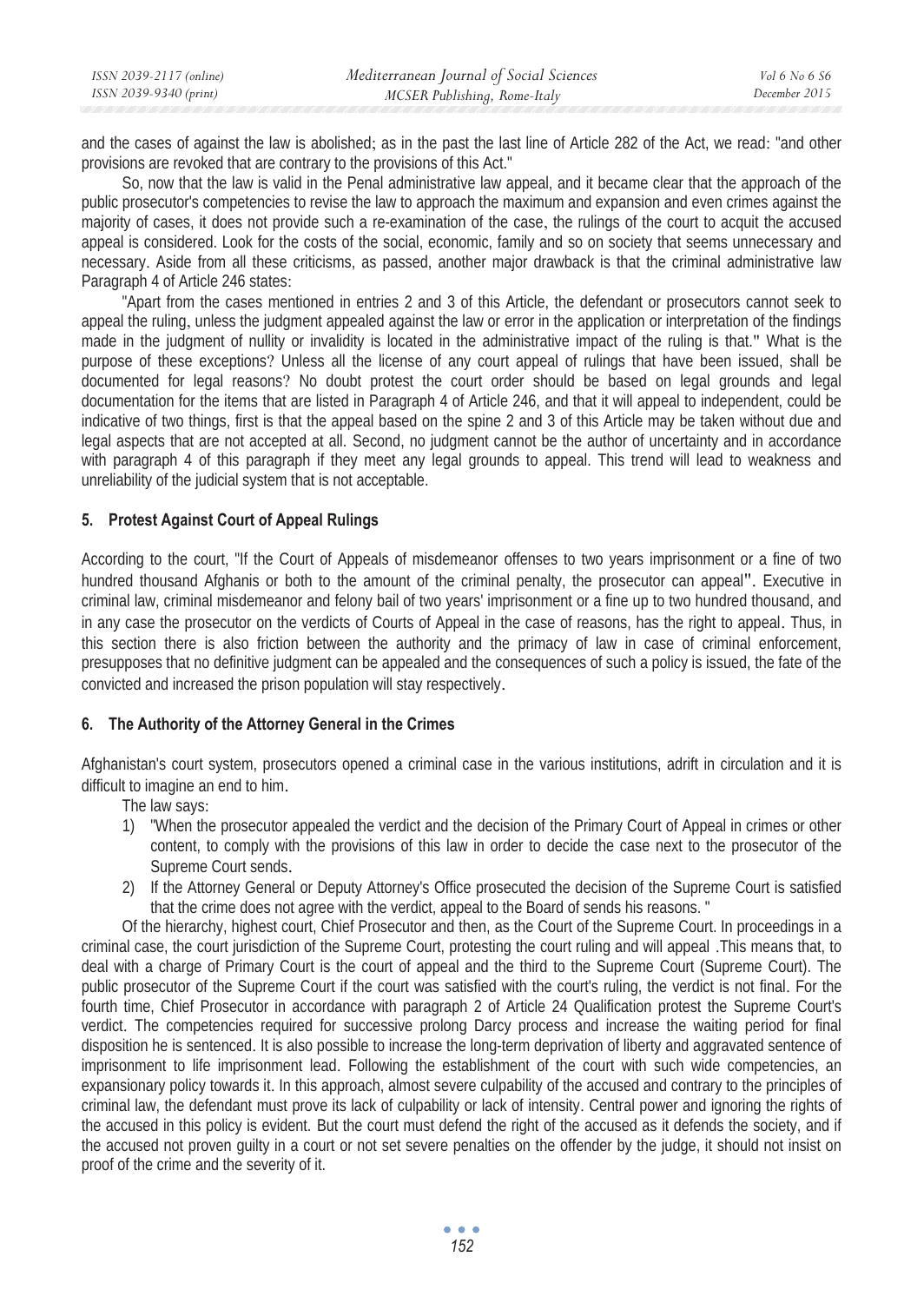### **7. The Second Speech, Certain Challenges of Prisons**

Today the majority and dominant in Afghan courts determine sentences on offenders. This approach is facing a lot of problems, while prisons and detention centers from different directions. Here are some important issues to be addressed.

### *7.1 The Hardware Challenges of Prisons*

Suitable for freedom in the provision of health facilities, the health of prisoners, rehabilitation and closely monitoring them is very important. At the beginning of a new trend in the country (from 1382), or in some provinces, there was no building prisons for prisoners or very poor. The very old buildings, old and no sanitary facilities, health and recreational. Today there are prisons in all 34 provinces and in most prisons are built. In some provinces, the public office buildings or rented houses are used.

During more than a decade, although the construction of places of deprivation of liberty is a good achievement, but the trend is not considered a growing prison population, so many buildings built in the period of several years with the bulk of the prison population exceeds its capacity. Plant and equipment due to the heavy use already problematic and some of them are disabled. Overcrowding in prisons and detention centers and some capacity is a serious problem and major. So that in most provinces, averaging half a meter per prisoner is assigned here. Overpopulation in prisons can be converted into punishment of imprisonment doubled and the challenges increase. Addiction, chronic and infectious diseases, immoral behavior, learning style of the consequences of committing a crime and is punishable by imprisonment and a lack of appropriate facilities in prison.

The problem of lack or deficiency of detention is not less than the problems of prisons. According to the law, there should be at least one building for detention in the center of every governorate. In Afghanistan, there are 364 governorates and nearly half of the governorates do not have jails. Women's Prisons has not been made in any of the governorates. The suspects and the accused for a short time at the public security police to seize the homes of the district retained and then transmitted provinces. The problem transfers to the provinces, away from family, crime, lack of access to evidence that the deficiencies in women's doubles. As a result of a long process of trial prosecutors at various stages of the proceedings is the maximum authority, brings unbearable problems; because these factors cause the person charged or convicted and spent time in a state of ambiguity and uncertainty of the situation irreparable consequences for both the individual and society.

### *7.2 Software Challenges of Prisons*

Worse than any problem in prisons, the harm inflicted on prisoners. One consequence of the plurality of dense population and people living in different corners of the prison, addiction to various drugs. According to reports from within Charkhi Prison in Kabul, opium, glass, heroin, crystal and cannabis are widely used by prisoners. The number of drug addicts in prison from 2011 until the end of 2013 that have reached more than 750 people. The number of people who use drugs, into the prison, the surprising and disturbing is added. The number of addicts referred to the name of parliament and addiction severity of this category to the extent that they can be very difficult for the sun to come rooms to the prison yard. Entry of drugs into prisons in different ways possible. Because of the high cost of drugs in prison management, as well as a source of income, therefore, there is high motivation for turning to this work. Groups of the society that their activity and the transfer of materials within the prisons are traders.

As well as HIV, hepatitis and other diseases appears among prisoners. Prison environment due to population density, lack of privacy, the scope and duties, over time, cause a lack of commitment and lack of prison and chaos surrounding him that in the absence of monitoring personal health and the environment, the population density and the proximity of prisoners to other causes and transmission of viral diseases and vermin and vector replication, thus endangering the health of others. Incurable diseases such as AIDS and hepatitis through, risky sexual behaviors and drug injection and tattooing equipment transmitted, health officials must pay attention and control prisons that if timely identification and control are not planning, a serious physical harm threatens other prisoners. Unfortunately, early detection and control planning in most prisons do not exist, the community is not safe from dangers. It may be a person for a minor theft, sentenced to prison and to also develop chronic diseases.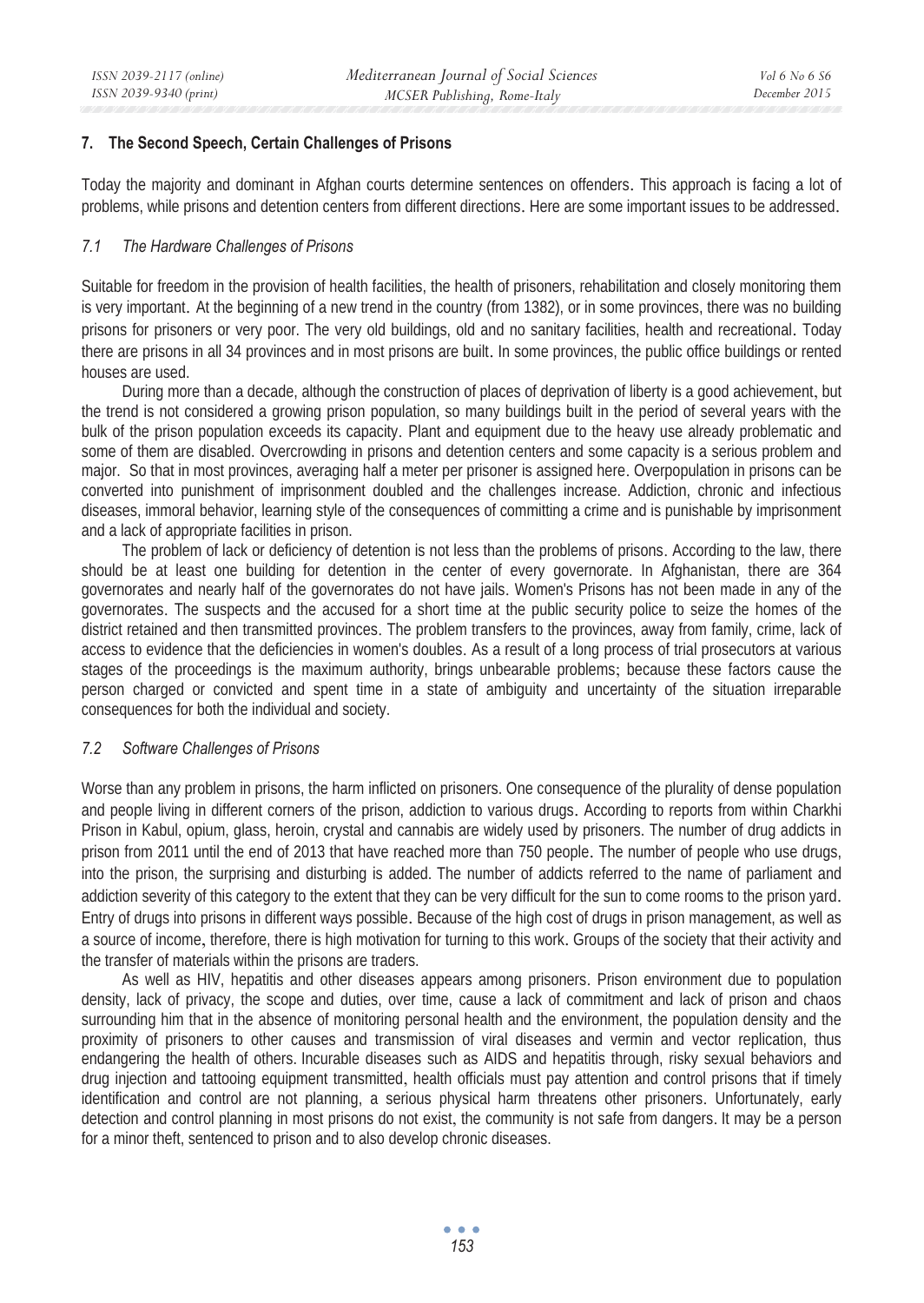### **8. The Third Speech Imprisonment Oriented Legislative and Judicial Systems**

#### *8.1 Prison-based criminal policy*

One of the reasons behind the prison population density, is punishable by imprisonment in the Afghan criminal law, punishment for most crimes had been anticipated. State Prison has placed prisoners 7 to 8 times more than the actual capacity.47 It seems that in this country, the prison population was used more as a tool for management to achieve the goal of reforming the offender and his rehabilitation, because imprisonment should only be for those who are a serious crime, and the perpetrator of the of society, to the benefit of society and their presence in the community is dangerous. Prison-based and emphasis on imprisonment in criminal law in Afghanistan so far is a mere trifle actions such as changing the shape traffic signs,  $48$  crazy in the public,  $49$  throwing garbage into the sea and river water,  $50$  contaminated steam pipe, <sup>51</sup> and in general a lot of imprisonment legislated in Article 496 of the criminal law, while some of this behavior collective conscience does not hurt the society in any way, prison is considered.

It seems that every organization and institution offers imprisonment for offenses that are not known as crimes to promote and protect their interests, and the Council of Ministers and the Parliament have approved it. It should be noted that the overemphasis of the legislators on prison (prison-based) breaks the authority of the law in society, it removes obscenity of offense and it prevents the law to do its mission for crime reduction and the fight against criminals. Perhaps today, the most important factor is the remove of obscenity of prison, and the prison-based of the Code of Criminal Procedure. Therefore, the refinement of laws aimed at relieving prison and decriminalization of minor offenses and style, greatly reduce the jail population will lead to prison inmates and the community will help to reduce the damage.

Another fundamental problem is the country's criminal policy that the vast majority of crime is regarded as a public crime of any compromise between the two sides is closed .Afghanistan in tact criminal proceedings only in the family, Article 63 and Article 359 and 517 of the Penal Code of Criminal Procedure applicable law, crimes against high-ranking officials in Article 61 of the above law and the victim being foreign diplomats in Afghanistan in Article 61, paragraph 3 Article 171 of the Crimes Act that have been deemed negligible ;as well as paragraph 4 of Article 9 of the Juvenile, Article 39 of the Law on Elimination of Violence against Women, capture customer bought the property before paying the price of private crimes are negligible. Basic aspects of the crime or the right of Allah that criminal prosecution and stimulate action within the competence of the court. Such public policy-oriented, in addition to causing corruption and corruption within the institution prone prosecutors, increase the prison population and sentenced. Some of the crimes committed and suffered as a result of a compromise between the pursuit of justice is simply out of the circle, but this policy, prudence does not allow compromise and hunky-dory, therefore, one of the necessary reforms in penal policy is the reform of the general approach of offenses, with much of the burden of adjustment policies on the backs of the courts and the prosecution of criminal cases, and if by mutual consent, criminal riot ended, these advantages will be committed several times to impose punishment.

### *8.2 Detention-oriented of the judges*

Trust and judges to sentence, including the reasons that can cause an increase in the prison population. As well as the frequency of resort to temporary detention orders and agreements that led to the imprisonment of the accused jail population density. It may be said that the prison laws, judges strained and forced them to pick up the orders and predict the law, punishable by imprisonment to consider, and if authority on the use of other punishments instead of prison, they will certainly, while evidence suggests that judges, confidence and less inclined to use strategies such as commutation of sentence, parole, conversion and suspension penalties and prison sentences are also applied to alternative punishments, and in some cases, such as the issuance of a temporary detention optional and some laws that require two or more penalty and the judge is empowered to choose one of them, they prefer the use of prison and they don't consider the consequences. But in many cases the law, punishment is discretionary, the punishment is not the kind of imprisonment, but it needs to culture, training of judges and to build trust and believe in them to alternative penalties and the use of institutions such as the suspension of punishment, parole, pardon or commutation of the sentence that has been less attention. Referring to courts and judges to achieve this, the extent of probation, suspension of punishment and alternative courts have been used, the effort leads to less result, and this indicates that public opinion and the courts know prison as the best punishment regardless of the consequences of imprisonment.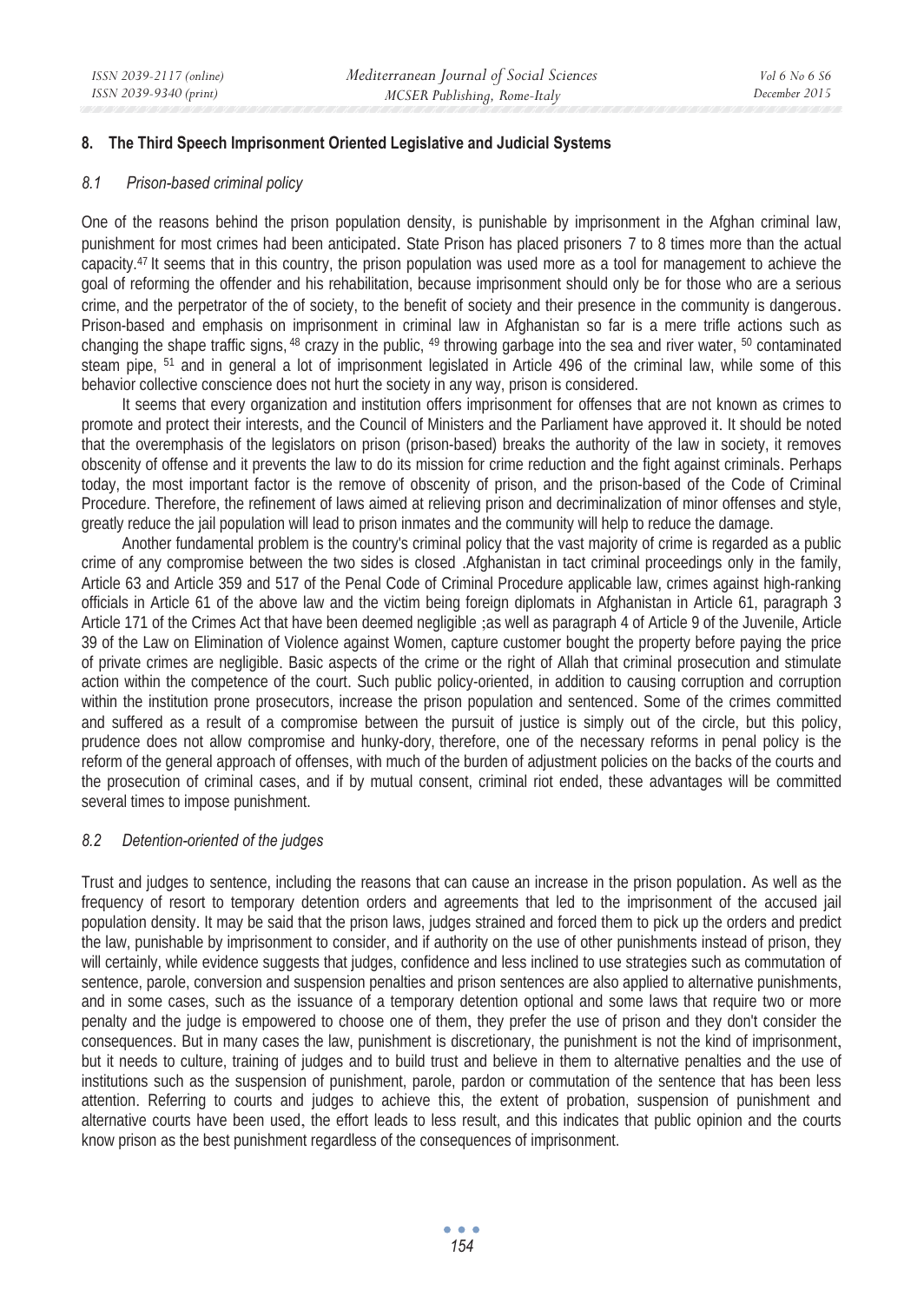### **9. The Fourth Speech-The Alternatives of Punishment, the Solution for Getting Rid of Its Challenges**

Unfortunately, today, a great part of people believe that the prison is necessary for the offenders, and the court that is influenced by these factors try to imprison the offenders, but it should be considered that first, all of the offenders are not dangerous. Second, those who are imprisoned for the first time, they don't recommit the crime, and if they do, their crimes are not so great and important. Third, there are other prison punishments and sanctions which are more effective and cheaper and equally or more offenders serving time in jail instead of allowing the teachings of the dangerous criminal, victim compensation and inked responsible for illegal acts.

Today, the prison has accepted the failure in achieving the goals. It does not cause the regret of the offender, but also, it turns to the school of recommitting the crime.

The way for getting rid of the inadequacy of prison, go into politics and policy alternatives and promote the use of security measures. The replacement policy, legislative and judicial replacement. The legislative replacement, using the teachings and penological data, especially in the case of imprisonment, solutions as an alternative to imprisonment, given the severity and importance of criteria such as crime and the personal characteristics and personality of the offender at all stages of criminal offenses forecasts. For example, a sentence to a fine of up to 329 daily and community services referred to in Article 325 of the criminal law enforcement, prison policy reflects removing. This step-by-step proper, necessary and positive move towards restorative justice and corrective rather than punitive justice, but insufficient and very limited contract. Specific proposal is to use the experiences of other countries, especially Islamic countries, which have much in common cultural symmetry, this policy development should include all simple and casual classes and categories of offenders.

The purpose of justice is the court at sentencing alternatives taking into account the type, the amount of dangerous and non-dangerous crime, social conditions and serious crime and criminal record, had predicted alternatives instead of prison sentences. As well as strengthen the competence and culture of conditional release, suspension of punishment and prison security measures in reducing injuries can have a decisive role. Nowadays, these policies and procedures adopted in the legislative and judiciary is necessary and inevitable. It should be noted that the success devise new alternatives to the traditional is to be done properly and with the intended mechanism. The basic objective of substitutions policy, avoiding prison, chronic diseases, impose heavy costs on society and that using these methods achieve a reduction of criminality, the socialization of the offender, sentenced to more stability and better enable families. This goal is achievable if the conditions of use of alternative measures are well respected.

To be successful and efficient replacement policy, we must abide by the following terms and structures.

- 1. Making culture: The effective implementation of alternative methods instead of prison infrastructure and cultural needs of the society and the institutions responsible for implementing them.
- 2. Having a clear law: In addition to culture, it is essential that there should be clear legal. The legislator should do his duty in this area and replacement method, the manner of choosing and the official for its implement should be identified.45

### **10. Conclusion**

According to the findings of this research, it can be concluded that the findings in the section of causes of problems indicated that the structural inefficiencies of the court and the maximum approach of lawmakers and judges to the prison punishment cause health problems, transmission of infectious diseases and communicable diseases such as tuberculosis, hepatitis and AIDS, sexual, economic and family problems.

Prison is not only ineffective in preventing crime, but it causes recommitting crimes and a variety of methods and teaching techniques of criminal conviction. In addition, this role becomes more notable with the arrival of convicted or accused to prison both because the context and environment for specific crimes are provided .This result confirms the statistical findings.

These problems are effective in reducing public confidence in the judicial system, lack of space and the proliferation of criminal statistics prison population density should also be added. This may have been caused by prisonbased laws, punishment policies and practices of the judges and ignoring the other techniques.

It results the failure to enumerate these and many other failures that are not mentioned in this article, it should be believed that the prisons, particularly in Afghanistan have some features that cannot meet the purposes that the criminal philosophers have offered them (correctional, social reconstruction, individual and social punishment, intimidation and prevention of crime and recommitting the crime). Therefore, the prison should be seen as "a necessary evil", and in the use of this necessary evil, the least should be adequate.